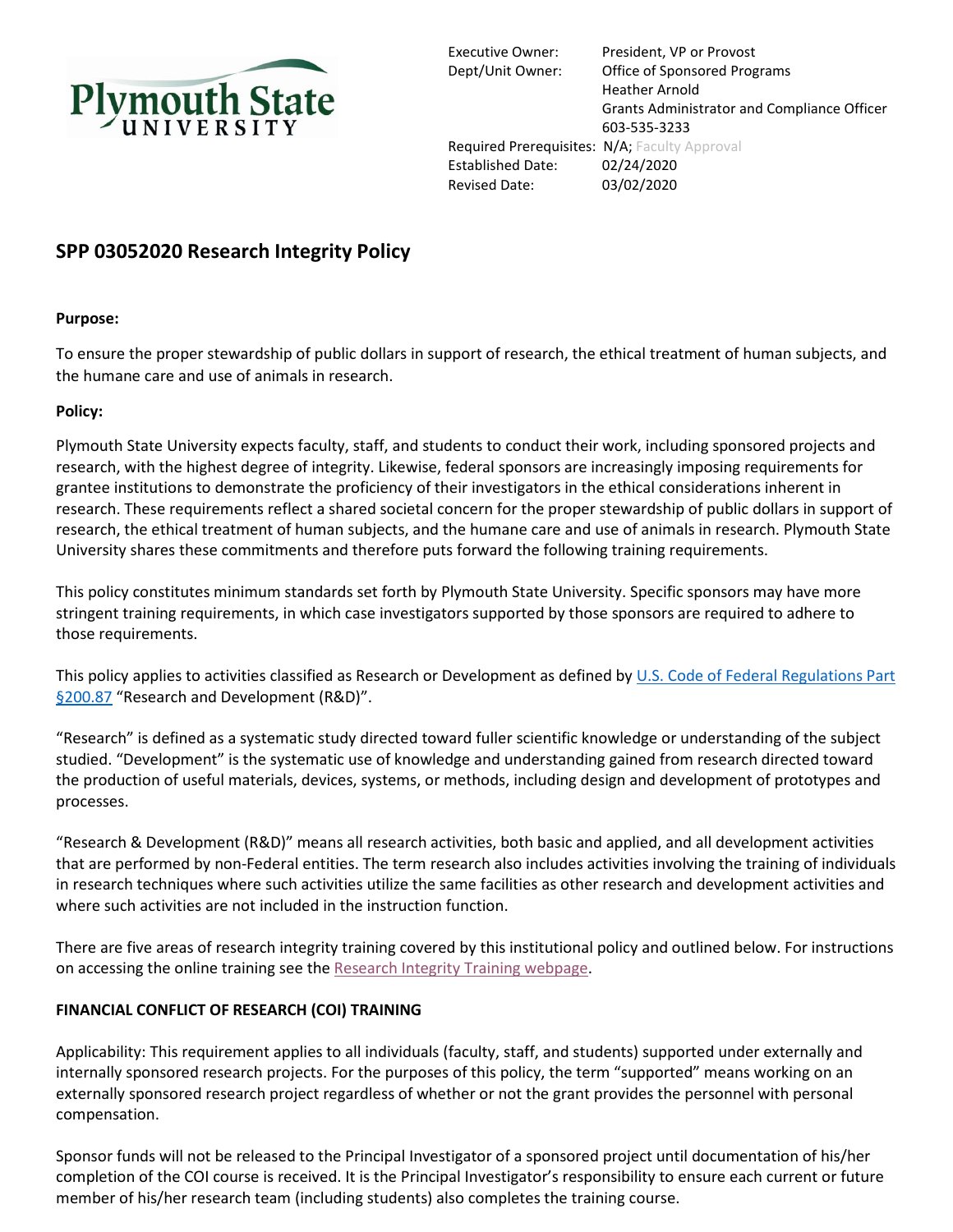## **RESPONSIBLE CONDUCT OF RESEARCH (RCR) TRAINING**

Applicability: This requirement applies to all individuals (faculty, staff, and students) supported under externally and internally sponsored research projects. For the purposes of this policy, the term "supported" means working on an externally sponsored research project regardless of whether or not the grant provides the personnel with personal compensation.

Sponsor funds will not be released to the Principal Investigator of a sponsored project until documentation of his/her completion of the RCR course is received. It is the Principal Investigator's responsibility to ensure each current or future member of his/her research team (including students) also completes the training course.

## **INSTITUTIONAL REVIEW BOARD (IRB) PROTECTION OF HUMAN SUBJECTS TRAINING**

Applicability: This IRB training requirement applies to all faculty, staff, or students conducting activities that meet the definition of human subjects research, regardless of whether those activities are externally funded, internally funded, or unfunded. IRB committee members also must take the training. Individuals needing clarity on whether their activity meets the definition of human subjects research should contact the IRB Chair- contact information is listed on the IRB website.

## [IRB Website](https://campus.plymouth.edu/institutional-review-board/)

Faculty, staff, and students are reminded that no research with human subjects may be conducted without the advance review and approval of the Plymouth State University IRB. IRB protocols will not be approved without documentation of the completion of the required training by the Principal Investigator. It is the Principal Investigator's responsibility to ensure each current or future member of his/her research team (including students) engaged in human subjects research also completes the training course.

## **INSTITUTIONAL ANIMAL CARE AND USE COMMITTEE (IACUC) TRAINING**

Applicability: This IACUC training requirement applies to all faculty, staff, or students conducting research with vertebrate animals, regardless of whether those activities are externally funded, internally funded, or unfunded. IACUC committee members also must take this training.

Faculty, staff, and students are reminded that no research with vertebrate animals may be conducted without the advance review and approval of the Plymouth State University IACUC. IACUC protocols will not be approved without documentation of the completion of the required training by the Principal Investigator. It is the Principal Investigator's responsibility to ensure each current or future member of his/her research team (including students) engaged in animal research also completes the training course.

## **EXPORT CONTROL REGULATIONS (ECR) TRAINING**

Overview: Impact of Export Control Regulations on University Activities

Export control regulations apply to the transfer of controlled items to foreign nationals by actual shipment out of the U.S., and also by transfer of controlled technology/technical data and/or encryption software by written, oral or visual release or disclosure to foreign nationals both in- and out- side of U.S. borders. Consequently, export controls can impact University activities on-campus as well as abroad, including:

- Payment of compensation, honoraria and contracts to embargoed countries, nationals and entities (OFAC);
- Provision of services to embargoed countries, nationals and entities (OFAC);
- Attendance at or planning of international conferences (OFAC);
- Editing or joint-authoring of articles with nationals of sanctioned countries (OFAC);
- Involvement of foreign students in research in which controlled technology is used (EAR
- & ITAR);
	- Shipment of controlled equipment to foreign countries (EAR & ITAR); and